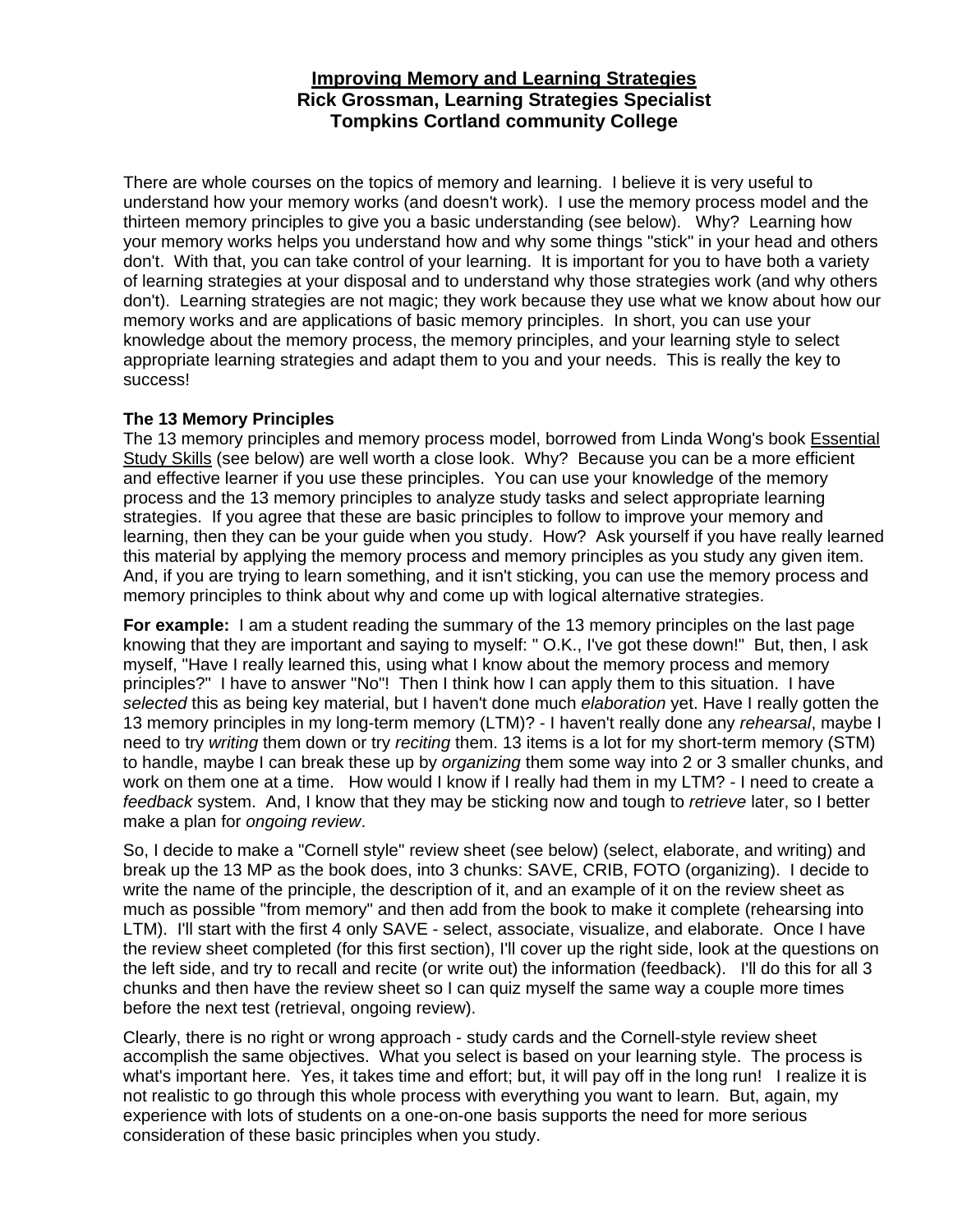# **The Memory Process Model**

See below for a basic explanation of the memory process model. Let's try to make sense of the memory process model with an illustration I hope will be helpful.

#### **For example:**

I meet an old friend, Jose, at the store; he's just moved back to the area. We're both in a hurry; he tells me his cell phone number and I tell him I'll give him a call soon. I realize as soon as he walks away that I don't have my cell phone or a pen!

The number is 279-1600, so I choose to make some associations. My number also starts with 279, so I've got that. The house I grew up in was 16 Maplewood Drive. Bingo! 279-1600 - got it.

(I could have used the White House -1600 Pennsylvania Avenue and pictured my friend Jose sitting on the front steps of the house I grew up in or the White House!)

OR, I could do it this way... how about just reciting the number two-seven-nine, one-six-zero-zero over and over about five or six times.

OR, I could do it this way....how about closing my eyes and trying to see the number 279-1600 in my "mind's eye", maybe on Jose's forehead.

OR, I could do it this way (no pencil in sight)... use my finger like a pencil and the table top like a pen and "write" the number 279-1600 down a few times in a row.

Can you see what I'm doing and why? I'm using the rehearsal path in various ways to put the phone number into my long-term memory!

You have probably had similar experiences and used these kinds of strategies.

**There is no "best" way to get information into your long-term memory. The key is in the realization that many things "don't stick" because we did not work to put them into our longterm memory. Learning, even something as simple as a phone number, takes time and effort!** We often make the mistake of thinking that because we read or heard something and it made sense to us that it will "stick" The truth is, for most of us most of the time, if we don't work to make something "stick", we will lose it.

Feedback is important to discuss here. It is the process by which you ask yourself: "how will I know if this information is really stuck in my head?'" and then come up with a way to test to see if is indeed, in there (meaning in your long-term memory)! So, when I ask myself: "What is Jose's number?" And reply to myself:" 279-1600", I know it's in there! There are lots of ways to give yourself feedback for school information; one often-used approach is by making and using "study cards" (sometimes called flash cards).

We can use the "study card" example to illustrate the whole process in a basic way. I want to learn the definition and an example of the term "carnivore"; I think it will be on my next zoology test. I read it and identified it as being important (SM to STM). Next, I decide to make a study card. While I'm writing the card, I'm saying the information out loud (rehearsal- writing and reciting). I write "Definition and Examples of CARNIVORE" on the front of the card and " DEF: MEAT-EATING ANIMAL, EX: TIGER, WOLF" on the back of the card. Now, I quiz myself by looking at the front of the card and asking myself: "what is the definition and example of 'carnivore'?" and seeing if I can produce the answers without looking. Then, I look on the back to check my answer (feedback- it is either in my LTM or needs more rehearsal). A week later, the day before the test, I pull out my card and see if I can still answer the question on the front (retrieval and output).

I also want to comment on the limits of short-term memory (STM). We can only hold about 7 items in our STM at any one point. After that, there is an interference process that takes place. So, if we don't break things into smaller chunks and work them into our long-term memory (LTM) as we go, we overload the capacity of our STM and wind up losing information.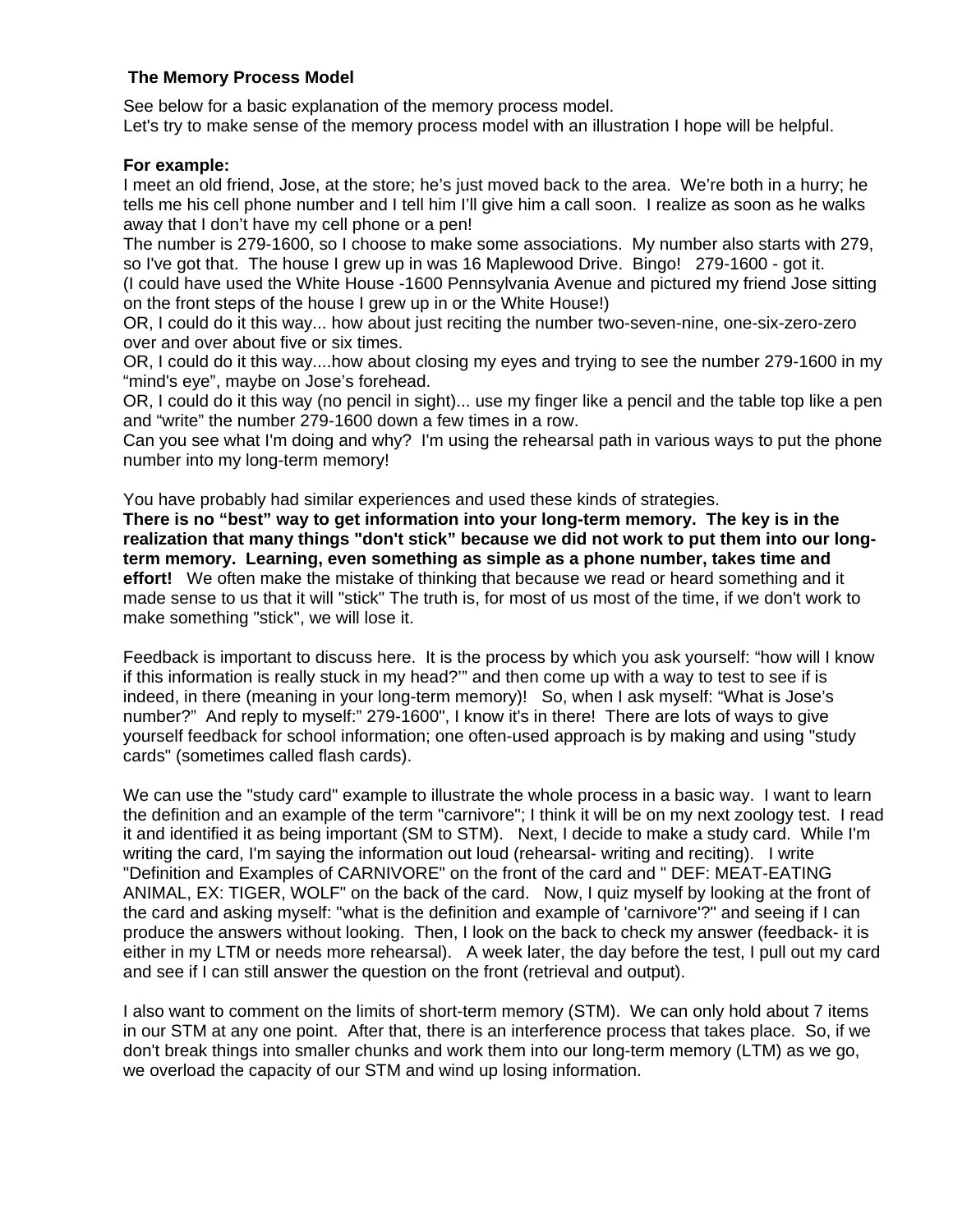Think about these additional examples:

#1 You are reading (or watching) something and it all makes sense. Then at the end, you can hardly recall any of the details of what you read or saw! Why? You overloaded your STM - it all made sense, but wasn't worked into LTM and so much was lost. It is likely your brain "said": "Fine with me if you want to keep taking more and more into your STM but as you keep adding stuff, I'm going to have to dump out the older information that you never worked into your LTM to do it."

#2 You are reading (or watching) something and you realize that your eyes are still following along with the material but your brain is thinking about the last few points that were made and so the new stuff isn't even getting into STM. What happened? It is likely that your brain "said": "I can **EITHER** keep taking in new information into STM **OR** process the previous information into LTM, but I CAN'T DO BOTH AT THE SAME TIME!

So, here are the key points:

1. To get anything from STM to LTM requires rehearsal and feedback. If you want to learn something, you have to be actively involved in storing it.

2. STM has a limited capacity. If you don't want to overload your STM, you have to take things in small chunks and process them thoroughly into LTM before going on.

3. If you want to really know if you have learned something, you have to use some method of feedback.

4. Once information is put into LTM, you can use the same feedback system (study cards, for example) to check retrieval form LTM as you did to put it in LTM in the first place.